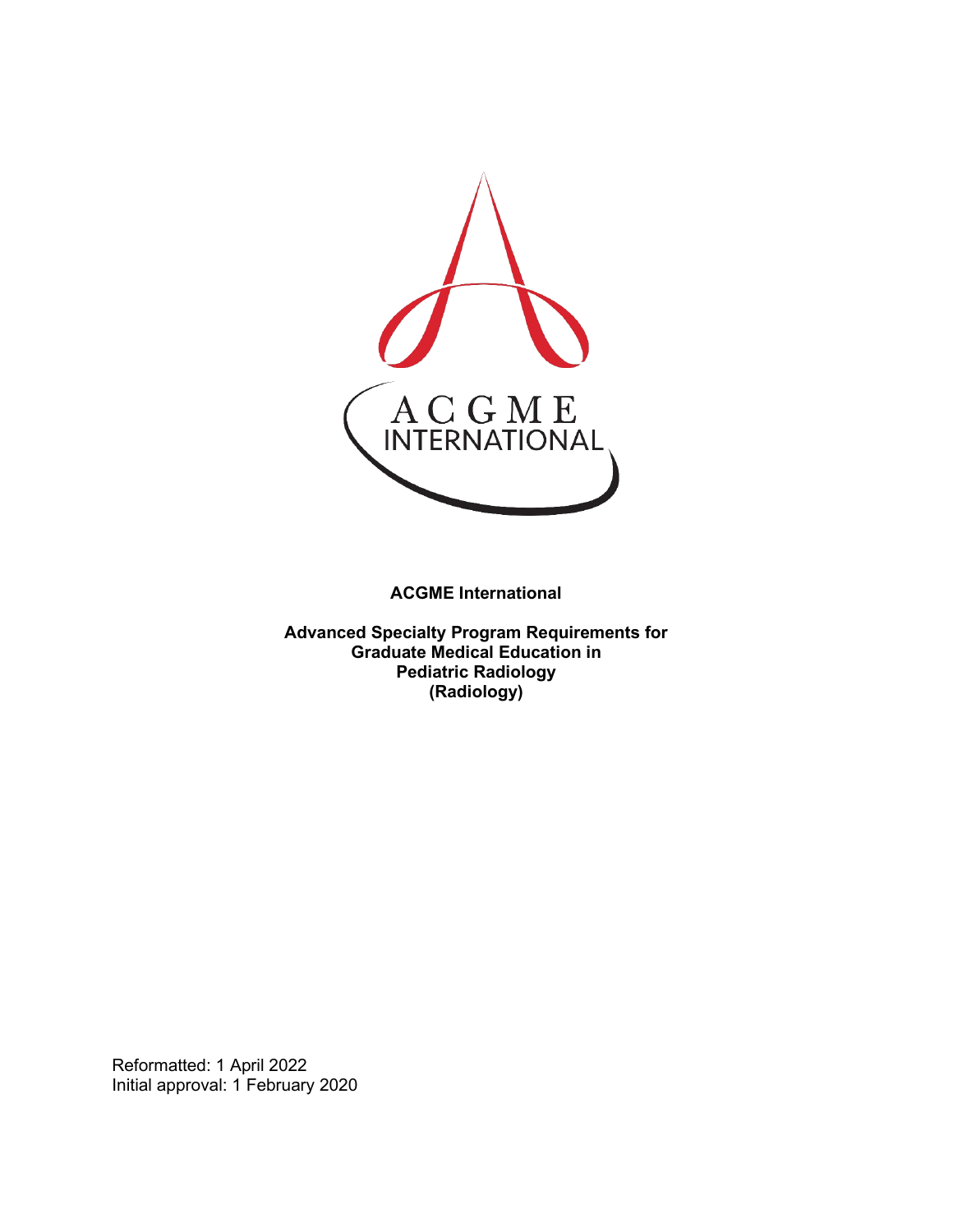#### **ACGME International Specialty Program Requirements for Graduate Medical Education in Pediatric Radiology (Radiology)**

#### **Int. Introduction**

*Background and Intent: Programs must achieve and maintain Foundational Accreditation according to the ACGME-I Foundational Requirements prior to receiving Advanced Specialty Accreditation. The Advanced Specialty Requirements noted below complement the ACGME-I Foundational Requirements. For each section, the Advanced Specialty Requirements should be considered together with the Foundational Requirements.*

### **Int. I. Definition and Scope of the Specialty**

Pediatric radiology is the subspecialty of pediatrics that comprises the provision of care to infants, children, and adolescents through application of specialized knowledge to appropriately image both common and rare pediatric diseases in a safe environment directed to the special needs of those served. Pediatric radiologists function as expert diagnosticians, consultants, and clinicians who use all pediatric imaging modalities, including radiography; computed tomography (CT); ultrasonography; vascular intervention techniques; nuclear radiology, to include positron emission tomography (PET), magnetic resonance imaging (MRI); and any other imaging modality customarily utilized in the specialty.

# **Int. II. Duration of Education**

Int. II.A. The educational program in pediatric radiology must be 12 or 24 months in length.

#### **I. Institution**

#### **I.A. Sponsoring Institution**

- I.A.1. A fellowship in pediatric radiology must function as an integral part of an ACGME-I-accredited residency in radiology.
- I.A.2. The educational program in pediatric radiology must not negatively affect the education of residents in the affiliated radiology residency program.
- I.A.3. There should be an ACGME-I-accredited pediatric residency program, as well as pediatric medical and surgical subspecialty programs, to provide an appropriate patient population and educational resources.

#### **I.B. Participating Sites**

See International Foundational Requirements, Section I.B.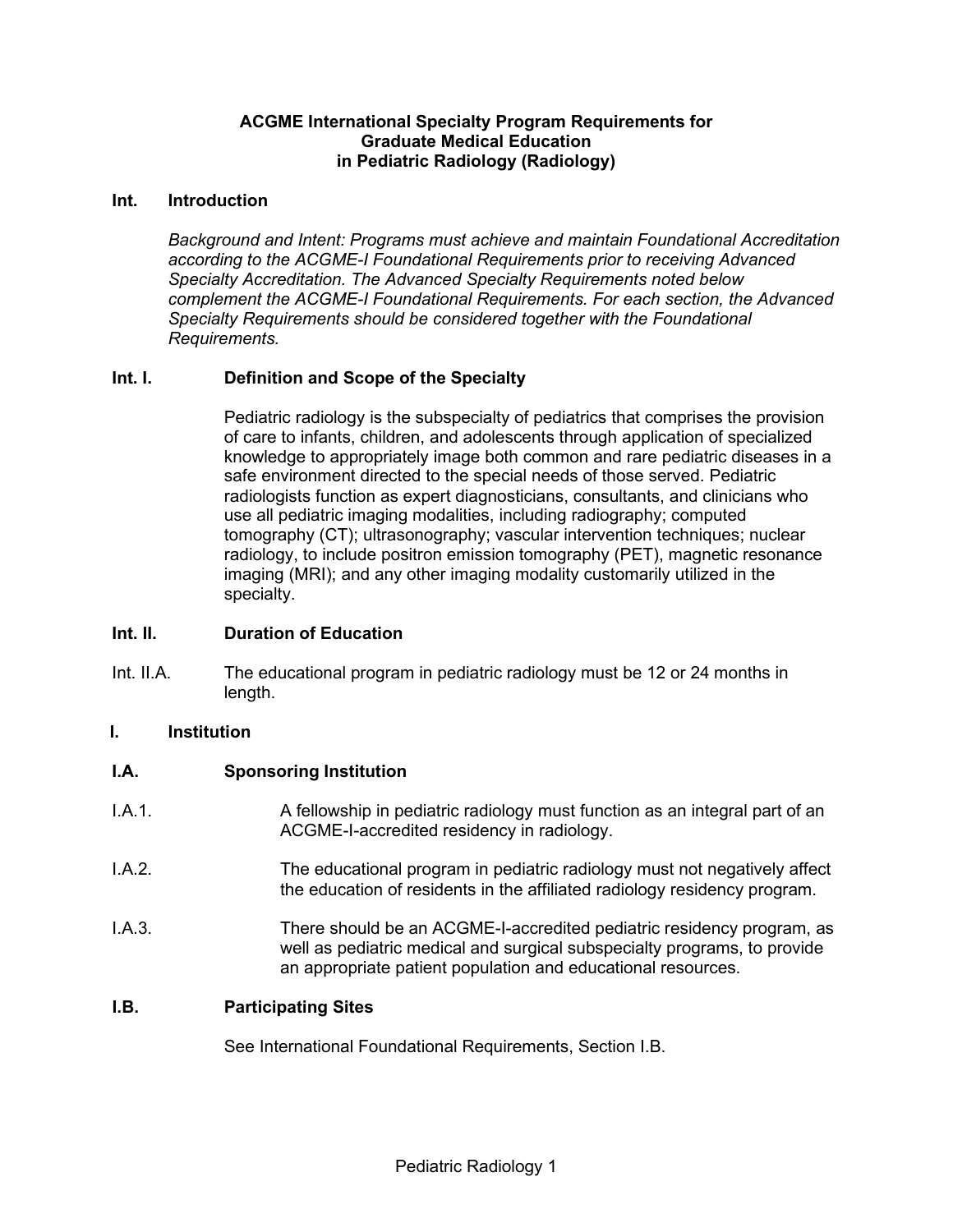# **II. Program Personnel and Resources**

# **II.A. Program Director**

| II.A.1.   | Qualifications of the program director must include completion of a<br>fellowship or extensive post-residency experience in pediatric radiology.                                                                                        |
|-----------|-----------------------------------------------------------------------------------------------------------------------------------------------------------------------------------------------------------------------------------------|
| II.A.2.   | The program director must:                                                                                                                                                                                                              |
| ILA.2.a)  | select and supervise the fellows and comply with departmental,<br>institutional, and ACGME-I guidelines concerning fellowship<br>issues;                                                                                                |
| ILA.2.b)  | work with the members of the faculty to organize, continuously<br>evaluate, and improve the educational program; and,                                                                                                                   |
| ILA.2.c)  | ensure that goals and objectives of specific rotations are<br>distributed to fellows and faculty members.                                                                                                                               |
| II.A.3.   | At least 80 percent of the program director's professional time should be<br>spent in pediatric radiology.                                                                                                                              |
| II.B.     | <b>Faculty</b>                                                                                                                                                                                                                          |
| II.B.1.   | To ensure the quality of the educational and scholarly activity of the<br>program, and to provide adequate supervision of fellows, there must be at<br>least one pediatric radiologist for every subspecialty fellow in the<br>program. |
| II.B.1.a) | The faculty should include individuals experienced in imaging<br>pediatric patients in the subspecialty areas of neuroradiology,<br>musculoskeletal radiology, cardiothoracic radiology, and<br>vascular/interventional radiology.      |
| II.B.2.   | Pediatric radiology faculty members should supervise special imaging,<br>such as ultrasound, cardiac, interventional radiology, nuclear radiology,<br>CT, and MRI.                                                                      |
| II.B.3.   | A broad range of pediatric medical and surgical subspecialists should be<br>available to the program, including:                                                                                                                        |
| II.B.3.a) | at least one full-time pediatrician;                                                                                                                                                                                                    |
| ILB.3.b)  | at least one pediatric surgeon; and,                                                                                                                                                                                                    |
| II.B.3.c  | at least one pediatric pathologist.                                                                                                                                                                                                     |
| II.C.     | <b>Other Program Personnel</b>                                                                                                                                                                                                          |
|           | See International Foundational Requirements, Section II.C.                                                                                                                                                                              |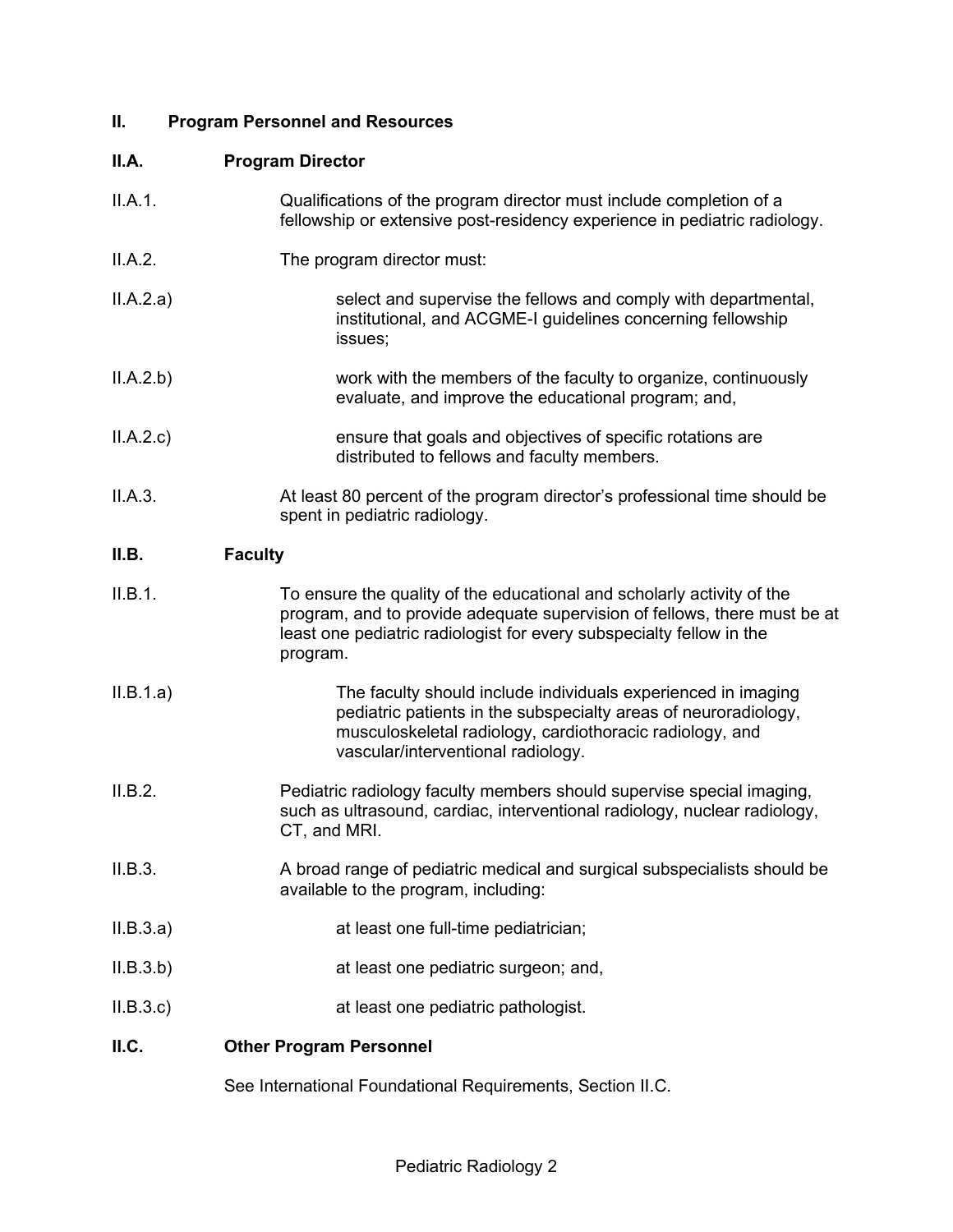# **II.D. Resources**

See International Foundational Requirements, Section II.D.

#### **III. Fellow Appointment**

#### **III.A. Eligibility Criteria**

III.A.1. Prior to appointment in the program, fellows should have completed an ACGME-I-accredited residency program in radiology, or a radiology residency program acceptable to the Sponsoring Institution's Graduate Medical Education Committee.

# **III.B. Number of Fellows**

See International Foundational Requirements, Section III.B.

# **IV. Specialty-Specific Educational Program**

| IV.A. | <b>ACGME-I Competencies</b> |
|-------|-----------------------------|
|-------|-----------------------------|

| IV.A.1.         | The program must integrate the following ACGME-I Competencies into<br>the curriculum.                                                                                                                  |
|-----------------|--------------------------------------------------------------------------------------------------------------------------------------------------------------------------------------------------------|
| IV.A.1.a)       | Professionalism                                                                                                                                                                                        |
| IV.A.1.a)(1)    | Fellows must demonstrate a commitment to<br>professionalism and an adherence to ethical principles.                                                                                                    |
| IV.A.1.b)       | <b>Patient Care and Procedural Skills</b>                                                                                                                                                              |
| IV.A.1.b)(1)    | Fellows must provide patient care that is compassionate,<br>appropriate, and effective for the treatment of health<br>problems and the promotion of health. Fellows must<br>demonstrate competence in: |
| IV.A.1.b)(1)(a) | using appropriate imaging, as applies to congenital,<br>developmental, or acquired diseases of the<br>newborn, infant, child, and adolescent, that is<br>fundamental to the practice of pediatrics;    |
| IV.A.1.b)(1)(b) | interpreting all exams and/or invasive studies with<br>an awareness of normal, normal variants, and<br>typical imaging findings of pediatric diseases and<br>congenital malformations; and,            |
| IV.A.1.b)(1)(c) | executing sound clinical judgement in pediatric<br>imaging.                                                                                                                                            |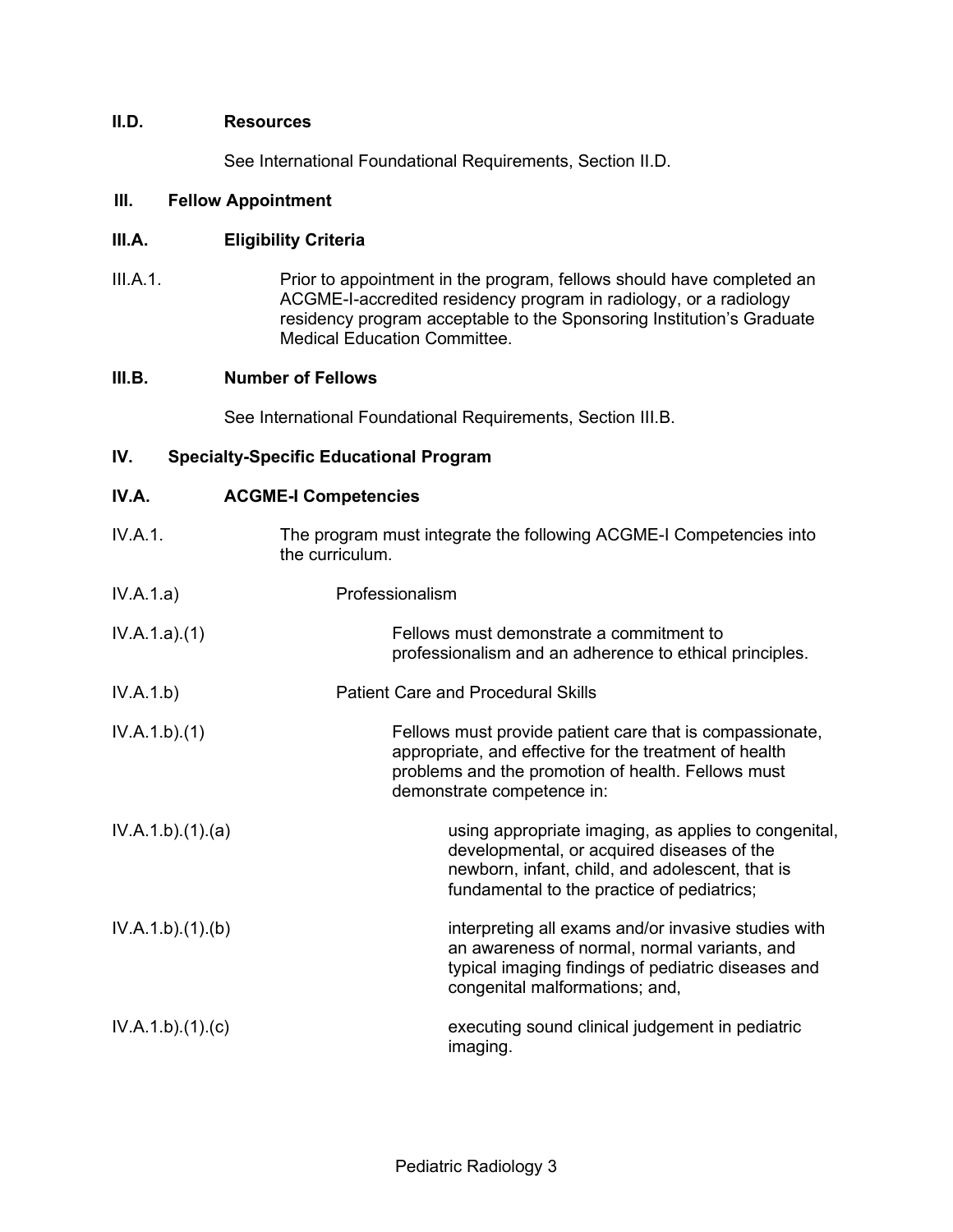| IV.A.1.b)(2)                     | Fellows must competently perform all medical, diagnostic,<br>and surgical procedures considered essential for the<br>practice of pediatric radiology. Fellows must:                                                                                    |
|----------------------------------|--------------------------------------------------------------------------------------------------------------------------------------------------------------------------------------------------------------------------------------------------------|
| IV.A.1.b)(2).(a)                 | apply low dose radiation techniques for both adults<br>and children.                                                                                                                                                                                   |
| IV.A.1.c)                        | <b>Medical Knowledge</b>                                                                                                                                                                                                                               |
| $IV.A.1.c.$ (1)                  | Fellows must demonstrate knowledge of established and<br>evolving biomedical clinical, epidemiological, and social-<br>behavioral sciences, as well as the application of this<br>knowledge to patient care. Fellows must demonstrate<br>knowledge of: |
| $IV.A.1.c$ . $(1).$ $(a)$        | those areas appropriate for a radiology specialist,<br>including:                                                                                                                                                                                      |
| $IV.A.1.c$ ). $(1).$ (a). $(i)$  | low-dose radiation techniques for both<br>adults and children; and,                                                                                                                                                                                    |
| $IV.A.1.c$ ). $(1).$ (a). $(ii)$ | prevention and treatment of complications<br>of contrast administration.                                                                                                                                                                               |
| IV.A.1.d)                        | Practice-based Learning and Improvement                                                                                                                                                                                                                |
| IV.A.1.d)(1)                     | Fellows must demonstrate the ability to investigate and<br>evaluate their care of patients, to appraise and assimilate<br>scientific evidence, and to continuously improve patient<br>care based on constant self-evaluation and lifelong<br>learning. |
| IV.A.1.d.(1).(a)                 | Fellows must follow standards of care for practicing<br>in a safe environment, attempt to reduce errors,<br>and improve patient outcomes.                                                                                                              |
| IV.A.1.e)                        | <b>Interpersonal and Communication Skills</b>                                                                                                                                                                                                          |
| IV.A.1.e. (1)                    | Fellows must demonstrate interpersonal and<br>communication skills that result in the effective exchange<br>of information and collaboration with patients, their<br>families, and health professionals.                                               |
| IV.A.1.e. (1). (a)               | Fellows must provide accurate and timely<br>consultation with referring physicians or services.                                                                                                                                                        |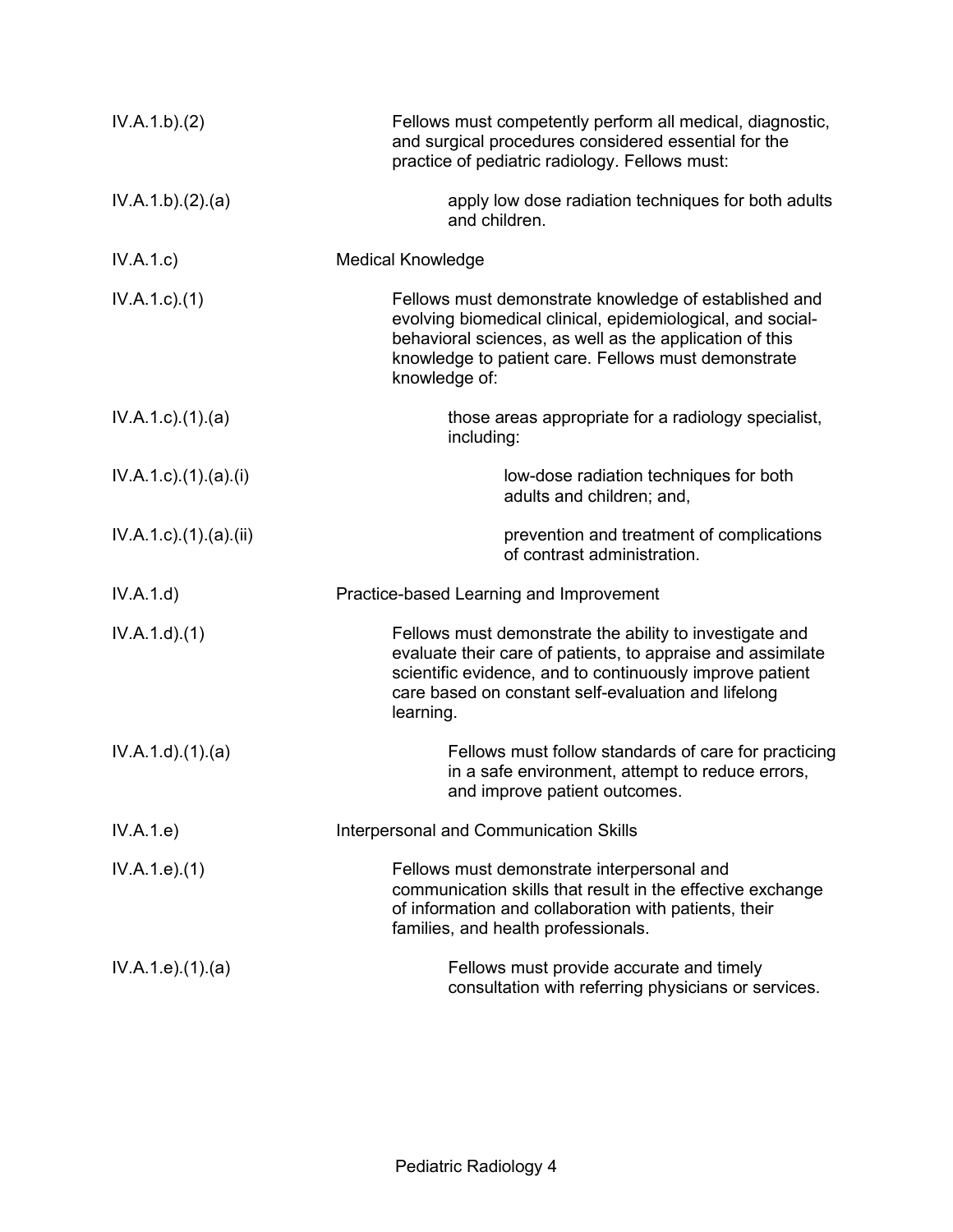| IV.A.1.e. (1)(b) | Fellows must demonstrate skill in education of<br>radiology residents, and if appropriate, medical<br>students and other professional personnel in<br>clinical settings, classrooms, lectures, and<br>seminars, as well as through electronic and print<br>modalities.     |
|------------------|----------------------------------------------------------------------------------------------------------------------------------------------------------------------------------------------------------------------------------------------------------------------------|
| IV.A.1.f)        | <b>Systems-based Practice</b>                                                                                                                                                                                                                                              |
| IV.A.1.f)(1)     | Fellows must demonstrate an awareness of and<br>responsiveness to the larger context and system of health<br>care, including the social determinates of health, as well as<br>the ability to call effectively on other resources in the<br>system to produce optimal care. |
| IV.B.            | <b>Regularly Scheduled Educational Activities</b>                                                                                                                                                                                                                          |
| IV.B.1.          | Fellows must participate on a regular basis in scheduled conferences and<br>didactic sessions.                                                                                                                                                                             |
| IV.B.2.          | Conferences must provide progressive fellow participation.                                                                                                                                                                                                                 |
| IV.B.2.a)        | Scheduled presentations by fellows should be encouraged and<br>should include:                                                                                                                                                                                             |
| IV.B.2.a)(1)     | intradepartmental conferences;                                                                                                                                                                                                                                             |
| IV.B.2.a)(2)     | departmental grand rounds;                                                                                                                                                                                                                                                 |
| IV.B.2.a)(3)     | at least one interdisciplinary conference per week; and,                                                                                                                                                                                                                   |
| IV.B.2.a)(4)     | peer-reviewed case conferences and/or morbidity and<br>mortality conferences.                                                                                                                                                                                              |
| IV.B.3.          | Didactic sessions must be directed to the level of each fellow and provide<br>formal review of the topics in the specialty curriculum.                                                                                                                                     |
| IV.B.3.a)        | Didactic sessions should occur at least twice a month.                                                                                                                                                                                                                     |
| IV.B.4.          | Fellows must attend a minimum of three departmental or<br>interdepartmental conferences per week dedicated to pediatric radiology,<br>which may include rounds with pediatric services.                                                                                    |
| IV.B.5.          | Fellows must actively participate in teaching conferences for medical<br>students, radiology residents, other residents rotating on the pediatric<br>radiology service, and other health professional training programs.                                                   |
| IV.B.6.          | Fellows should attend at least one national or international meeting or<br>post-graduate course in the subspecialty during the educational program.                                                                                                                        |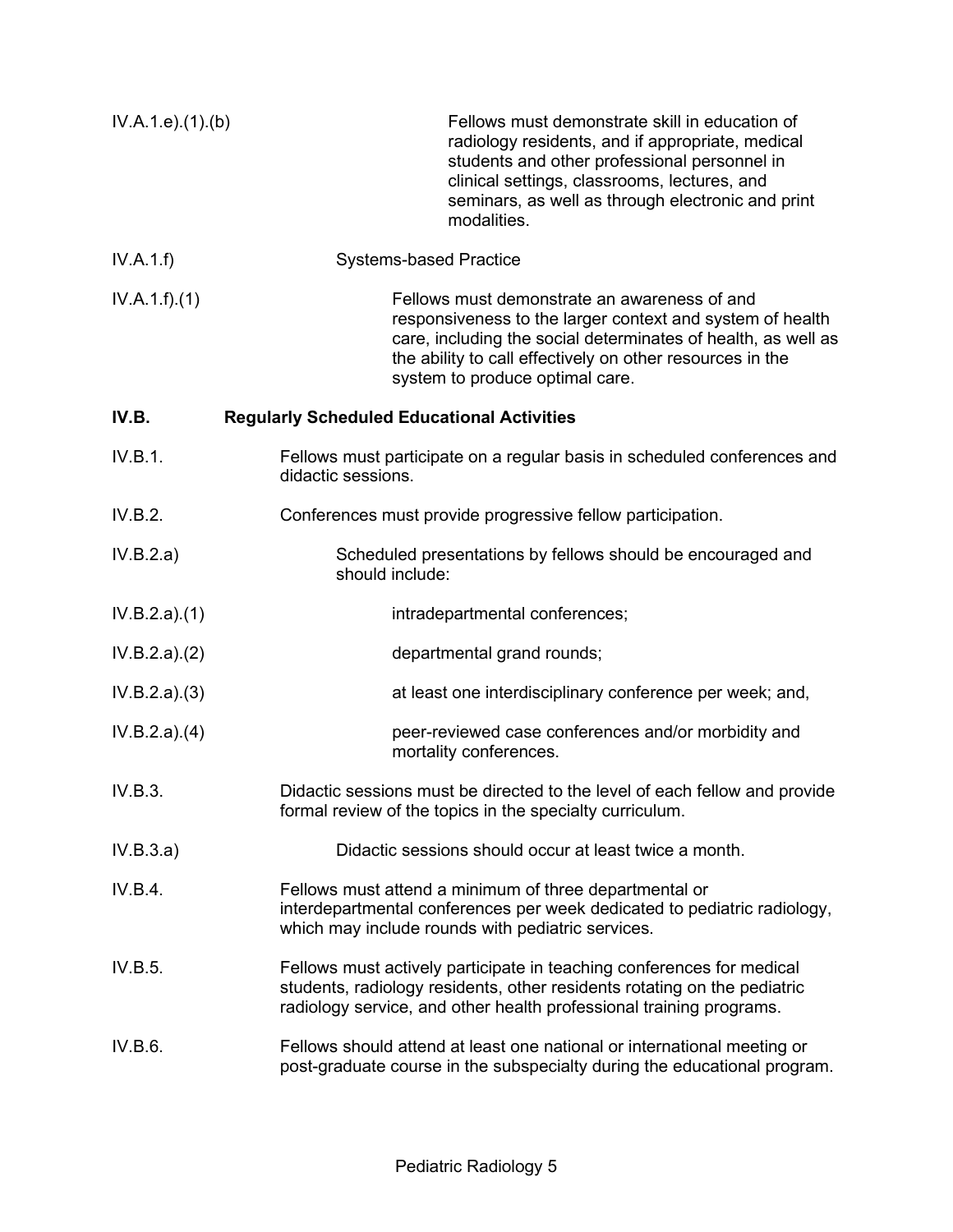| IV.C.                   | <b>Clinical Experiences</b>                                                                                                                                                                                                                                     |
|-------------------------|-----------------------------------------------------------------------------------------------------------------------------------------------------------------------------------------------------------------------------------------------------------------|
| IV.C.1.                 | Fellows must assume direct and progressive responsibility in pediatric<br>imaging as they advance through the program.                                                                                                                                          |
| IV.C.2.                 | Elective time in a subspecialty area of pediatric radiology must be limited<br>to three months.                                                                                                                                                                 |
| IV.C.3.                 | The program should provide rotations in chest, body imaging, abdominal<br>and genitourinary imaging, emergency call, ultrasound, musculoskeletal,<br>nuclear medicine, fluoroscopy, vascular/interventional, neuroradiology,<br>cardiology, and fetal imaging.  |
| IV.C.3.a)               | Rotations should have different lengths and designated rotations<br>should be designed by the program director with the members of<br>the faculty.                                                                                                              |
| IV.C.4.                 | Fellows should have shared clinical experiences with residents in general<br>pediatrics and with fellows in pediatric-related subspecialties, such as<br>adolescent medicine, neonatology, pediatric cardiology, pediatric<br>pathology, and pediatric surgery. |
| IV.D.                   | <b>Scholarly Activity</b>                                                                                                                                                                                                                                       |
| IV.D.1.                 | <b>Fellows' Scholarly Activity</b>                                                                                                                                                                                                                              |
| IV.D.1.a)               | The program must provide instruction in the fundamentals of<br>experimental design, performance, and interpretation of results.                                                                                                                                 |
| IV.D.1.b                | Fellows must engage in a scholarly project.                                                                                                                                                                                                                     |
| IV.D.1.b)(1)            | The results of a fellows' scholarly project must be<br>submitted for publication or presented at departmental,<br>institutional, local, regional, national, or international<br>meetings.                                                                       |
| IV.D.1.b)(2)            | The project should include laboratory research, clinical<br>research, or an analysis of disease processes, imaging<br>techniques, or practice management issues.                                                                                                |
| IV.D.2.                 | <b>Faculty Scholarly Activity</b>                                                                                                                                                                                                                               |
|                         | See International Foundational Requirements, Section IV.D.2.                                                                                                                                                                                                    |
| <b>Evaluation</b><br>V. |                                                                                                                                                                                                                                                                 |

See International Foundational Requirements, Section V.

# **VI. The Learning and Working Environment**